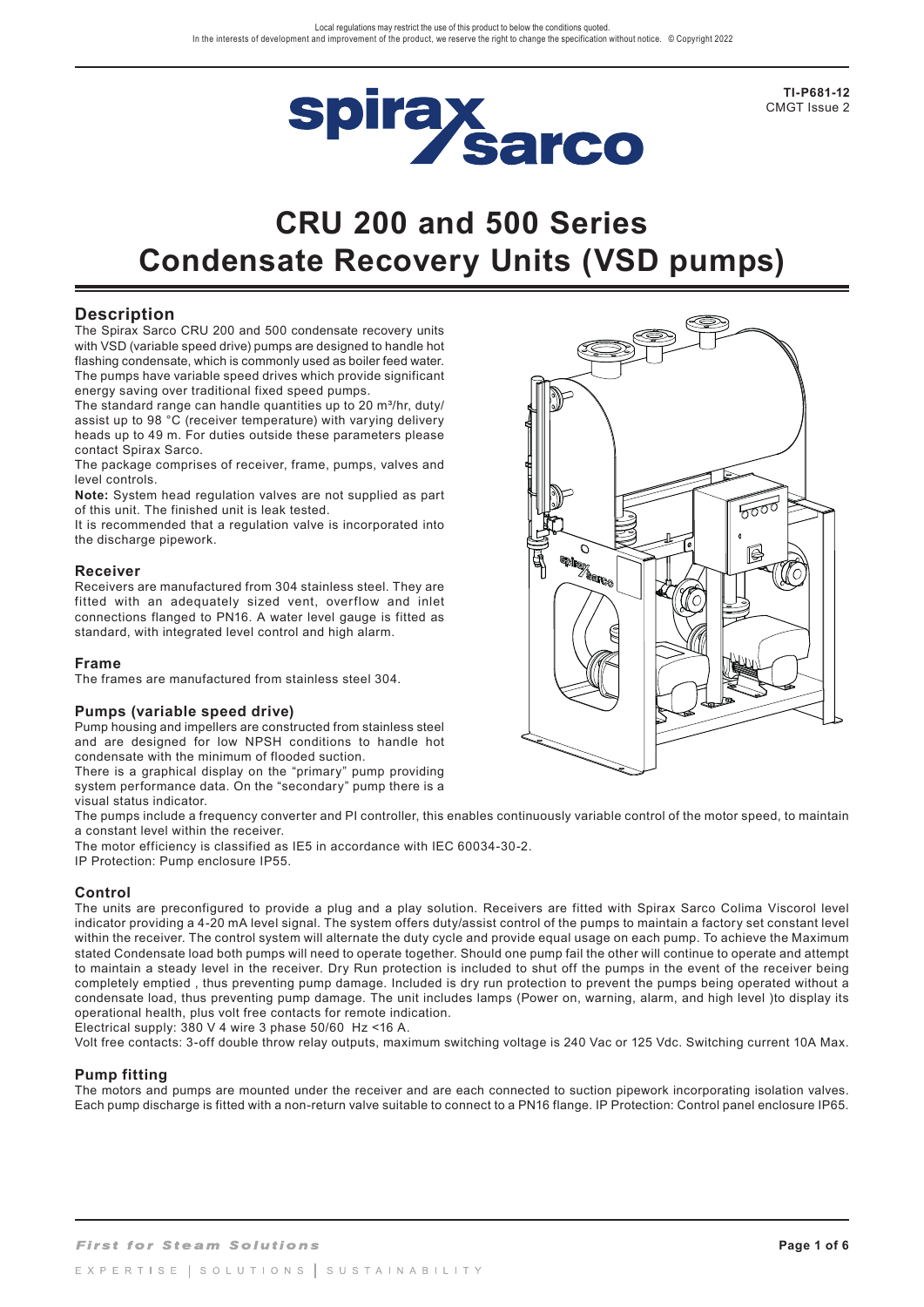# **Standards**

This product fully complies with the following directives

- European Machinery Directive 2006/42/EC.
- European Electromagnetic Compatibility Devices Directive 2014/30/EU.

The receiver is not a pressurised vessel and is designed to operate at atmospheric pressure and therefore falls outside the scope of EU Pressure Equipment Directive/UK Pressure Equipment (Safety) Regulations.

# **Materials**



| Nο. | Part                    | <b>Material</b>     |
|-----|-------------------------|---------------------|
| 1   | Receiver                | 304 stainless steel |
| 2   | Frame                   | 304 stainless steel |
| 3   | Pump casing             | 304 stainless steel |
| 4   | Pump impeller           | 304 stainless steel |
| 5   | Suction pipework        | 304 stainless steel |
| 6   | <b>Isolation valves</b> | 304 stainless steel |

| Nο. | Part                       | <b>Material</b>                   |
|-----|----------------------------|-----------------------------------|
|     | Gauge glass                | 304 stainless steel/Polycarbonate |
| 8   | Discharge pipework         | 304 stainless steel               |
| 9   | Check valve                | Stainless steel (WS 1.4581)       |
| 10  | Motor casing               | Silumin (Alu)                     |
| 11  | Panel                      | 304 stainless steel               |
| 12  | Cable covering (not shown) | Adaptaflex                        |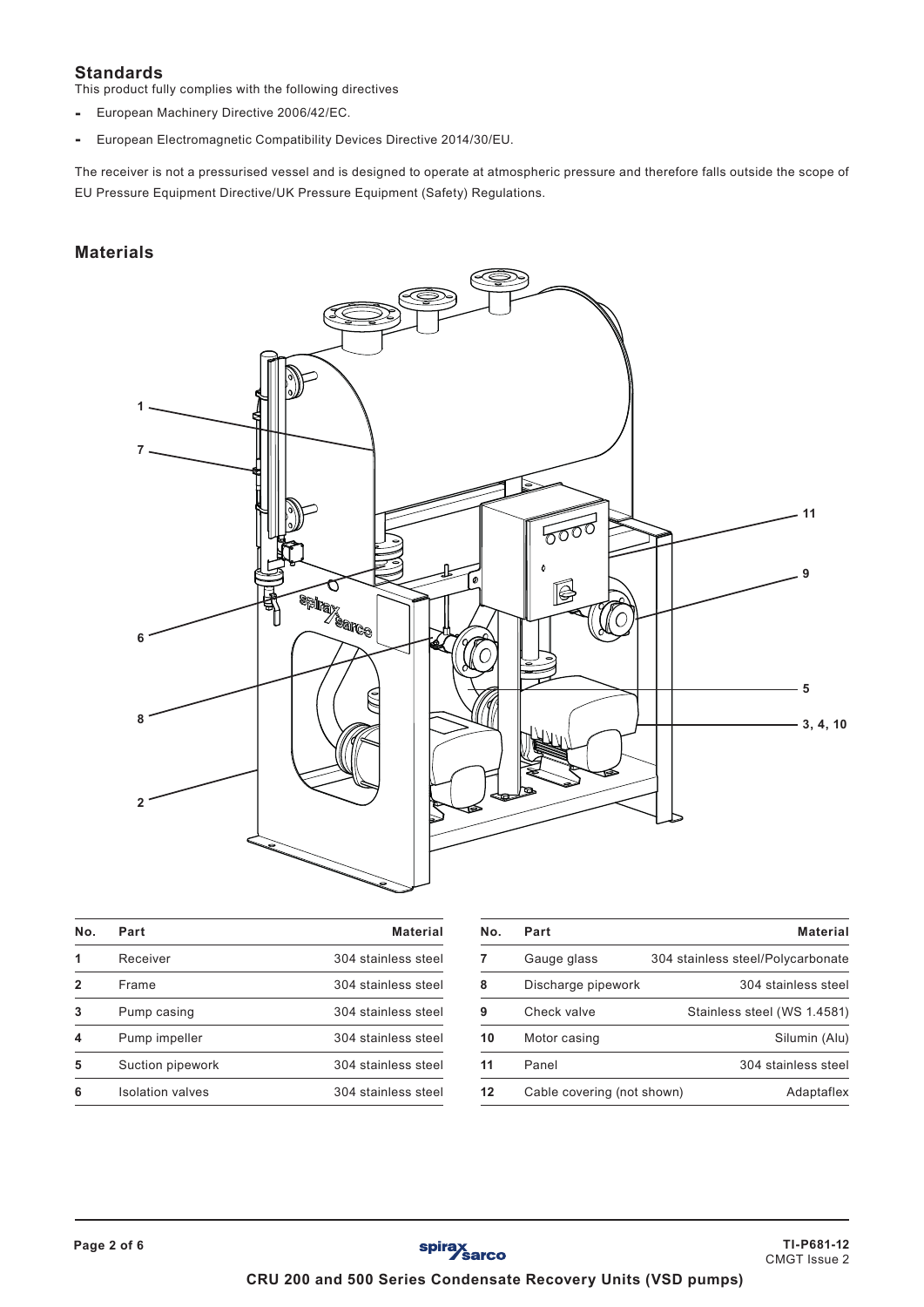# **Dimensions (approximate ) in mm**

| <b>CRU 200</b>                 | A    | в   | С    | D   | Е    | F   | G   | н   | J    | κ   |     | М    | N   | P   | Q   | R   |
|--------------------------------|------|-----|------|-----|------|-----|-----|-----|------|-----|-----|------|-----|-----|-----|-----|
| <b>CRU200-2D-CME33-VSD-SS</b>  | 1595 | 600 |      | 685 | 990  | 180 | 250 | 275 | 1310 | 255 | 485 | 1050 | 235 | 520 | 750 | 850 |
| <b>CRU200-4D-CME102-VSD-SS</b> |      | 665 | 1335 |     |      |     |     |     |      |     |     |      |     |     | 730 |     |
| <b>CRU 500</b>                 |      |     |      |     |      |     |     |     |      |     |     |      |     |     |     |     |
| <b>CRU500-4D-CME102-VSD-SS</b> |      | 665 | 1835 | 750 | 1250 | 205 | 350 | 300 | 1570 | 375 | 550 | 1310 | 300 | 650 | 845 |     |
| <b>CRU500-5D-CME151-VSD-SS</b> | 2100 |     |      |     |      |     |     |     |      |     |     |      |     |     | 830 | 900 |
| <b>CRU500-5D-CME152-VSD-SS</b> |      | 680 |      |     |      |     |     |     |      |     |     |      |     |     |     |     |



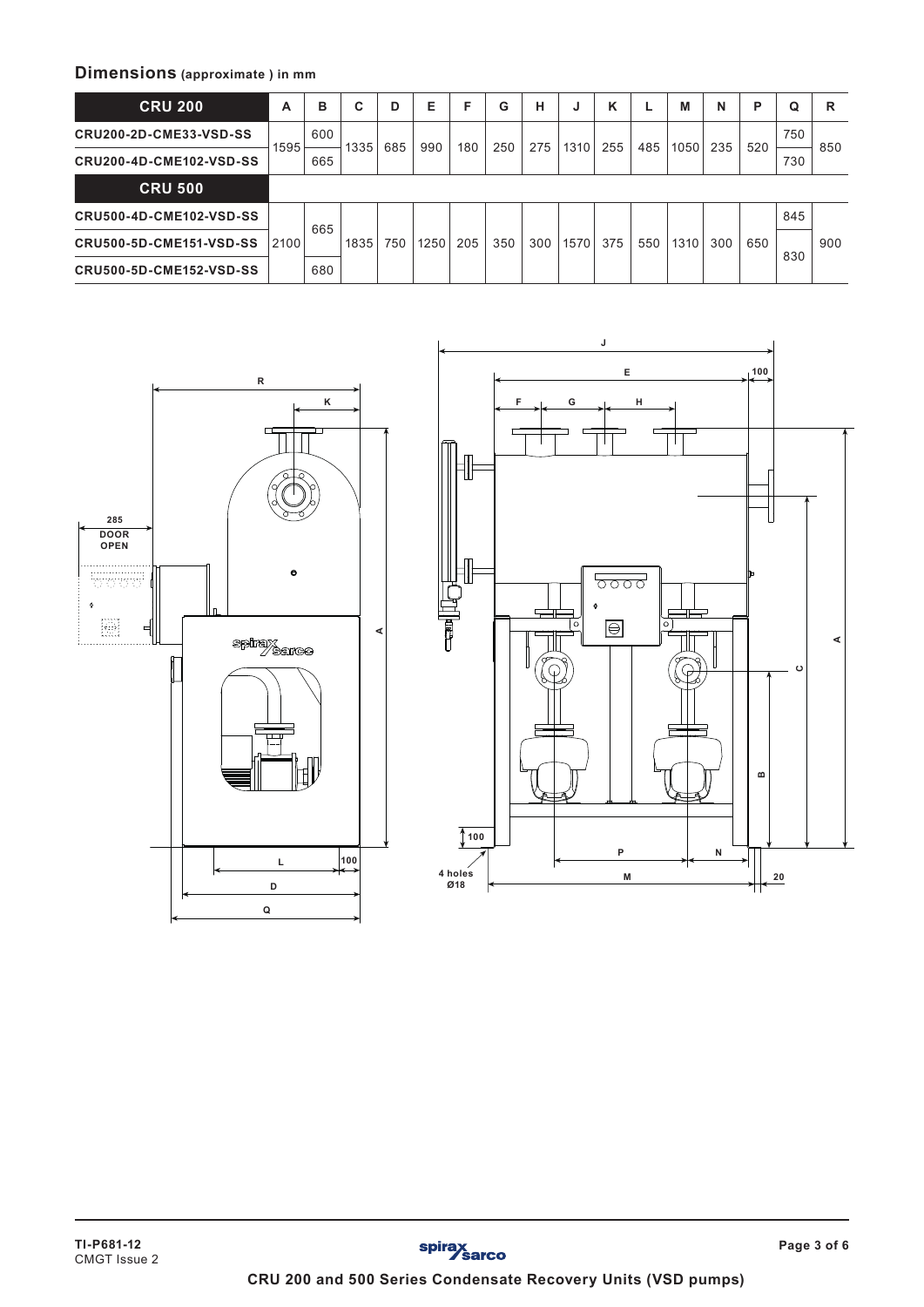# **Inlet and outlet connection and weights (approximate in kg)**

|                                | <b>Connections</b> | v           | W           | $\boldsymbol{\mathsf{x}}$ | Y           | z                | Weight     |  |
|--------------------------------|--------------------|-------------|-------------|---------------------------|-------------|------------------|------------|--|
| <b>CRU 200</b>                 |                    | Outlet      | Overflow    | Vent                      | Inlet       | Inlet            |            |  |
| <b>CRU200-2D-CME33-VSD-SS</b>  | <b>PN16</b>        | <b>DN25</b> | <b>DN80</b> | <b>DN100</b>              | <b>DN50</b> | <b>DN50</b>      | <b>TBA</b> |  |
| <b>CRU200-4D-CME102-VSD-SS</b> |                    | <b>DN40</b> | <b>DN80</b> | <b>DN100</b>              | <b>DN50</b> | <b>DN50</b>      | <b>TBA</b> |  |
| <b>CRU 500</b>                 |                    |             |             |                           |             |                  |            |  |
| <b>CRU500-4D-CME102-VSD-SS</b> |                    | <b>DN40</b> | <b>DN80</b> | <b>DN100</b>              | <b>DN80</b> | DN <sub>80</sub> | <b>TBA</b> |  |
| <b>CRU500-5D-CME151-VSD-SS</b> | <b>PN16</b>        | <b>DN50</b> | <b>DN80</b> | <b>DN100</b>              | <b>DN80</b> | <b>DN80</b>      | <b>TBA</b> |  |
| <b>CRU500-5D-CME152-VSD-SS</b> |                    | <b>DN50</b> | <b>DN80</b> | <b>DN100</b>              | <b>DN80</b> | <b>DN80</b>      | <b>TBA</b> |  |



#### **Nozzle Loading**

It is the customers responsibility to support piping connected to this unit. To ensure no additional loads are placed on the connection nozzles.

#### **Vent pipework sizing**

Consideration should be given to increasing the Vent Pipework from the receiver to prevent excessive back pressure and loss of the Overflow water seal. This is particularly important where the Vent Pipe run is longer than 10 m, has more than two elbows in the run or where there is known to be a substantial amount of Flash Steam in the condensate return pipework to the receiver.

Based on a 10 m equivalent length (including fittings) Vent Pipe capacities are shown in the table opposite

| Flash Steam up to (kg/hr) | Vent Pipework nb (mm) |
|---------------------------|-----------------------|
| 150                       | 80                    |
| 200                       | 100                   |
| 400                       | 125                   |
| 500                       | 150                   |
| 1000                      | 200                   |
| 1500                      | 250                   |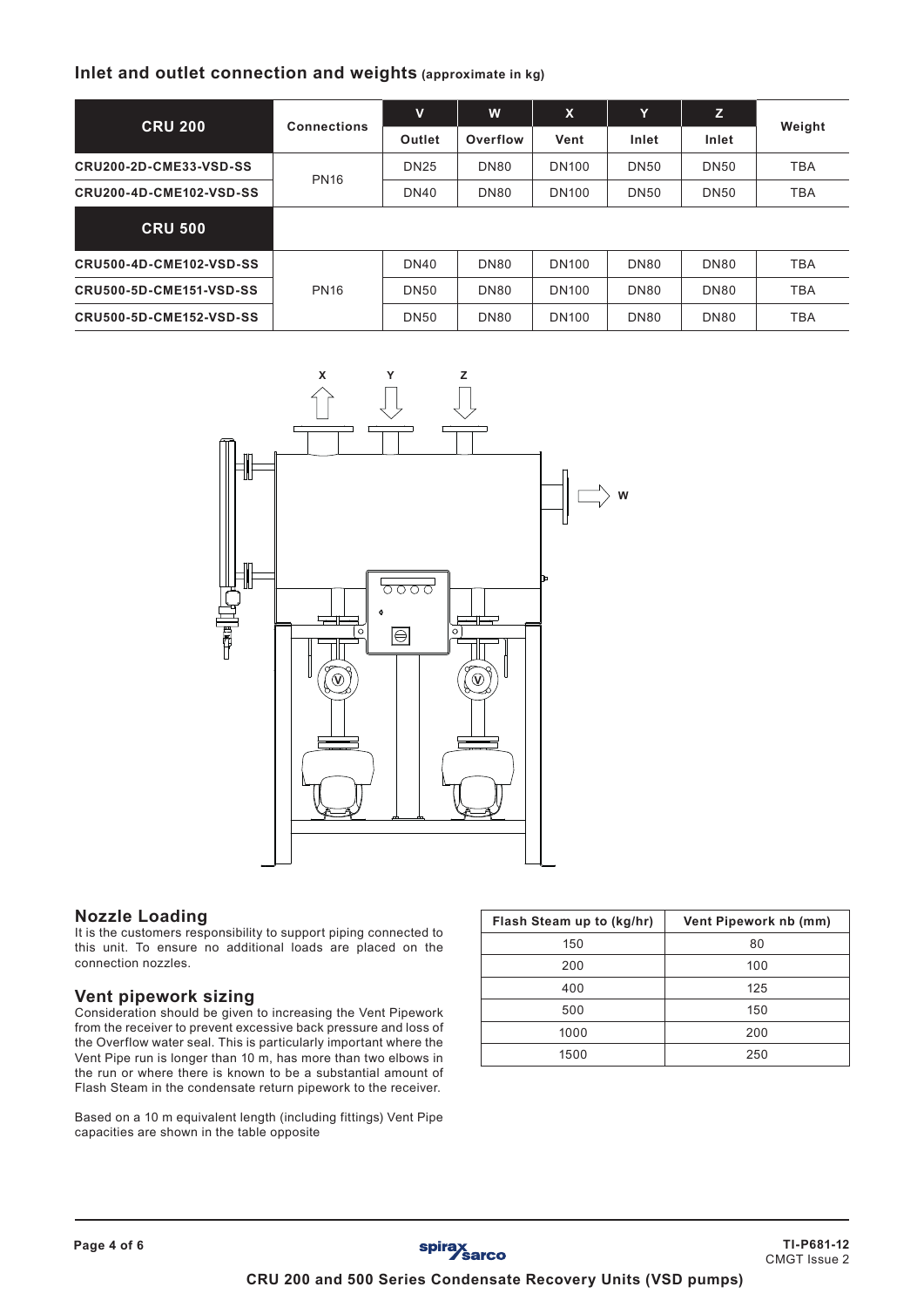# **Sizing and selection – Duty/assist pumps**

**Information required for sizing and selection:**

- 1. Maximum load at which condensate returns to the receiver in m3/hr.
- 2. Total pumping delivery head, including lift and friction losses in pipework and fittings.

#### **Sizing and selection**

For correct selection plot the condensate return rate to be handled against the total head required (static + friction) and select the appropriate unit. If selection is borderline then select the next largest unit.

**Selection example:** The condensate return rate is 2 m3/hr and the total head required is 30 m. Draw a horizontal line from the known 30 m head required until it intersects with the vertical line that represents the 2 m<sup>3</sup>/hr of condensate to be handled. For this example the selection would be a CRU200-2D-CME33-VSD-SS.